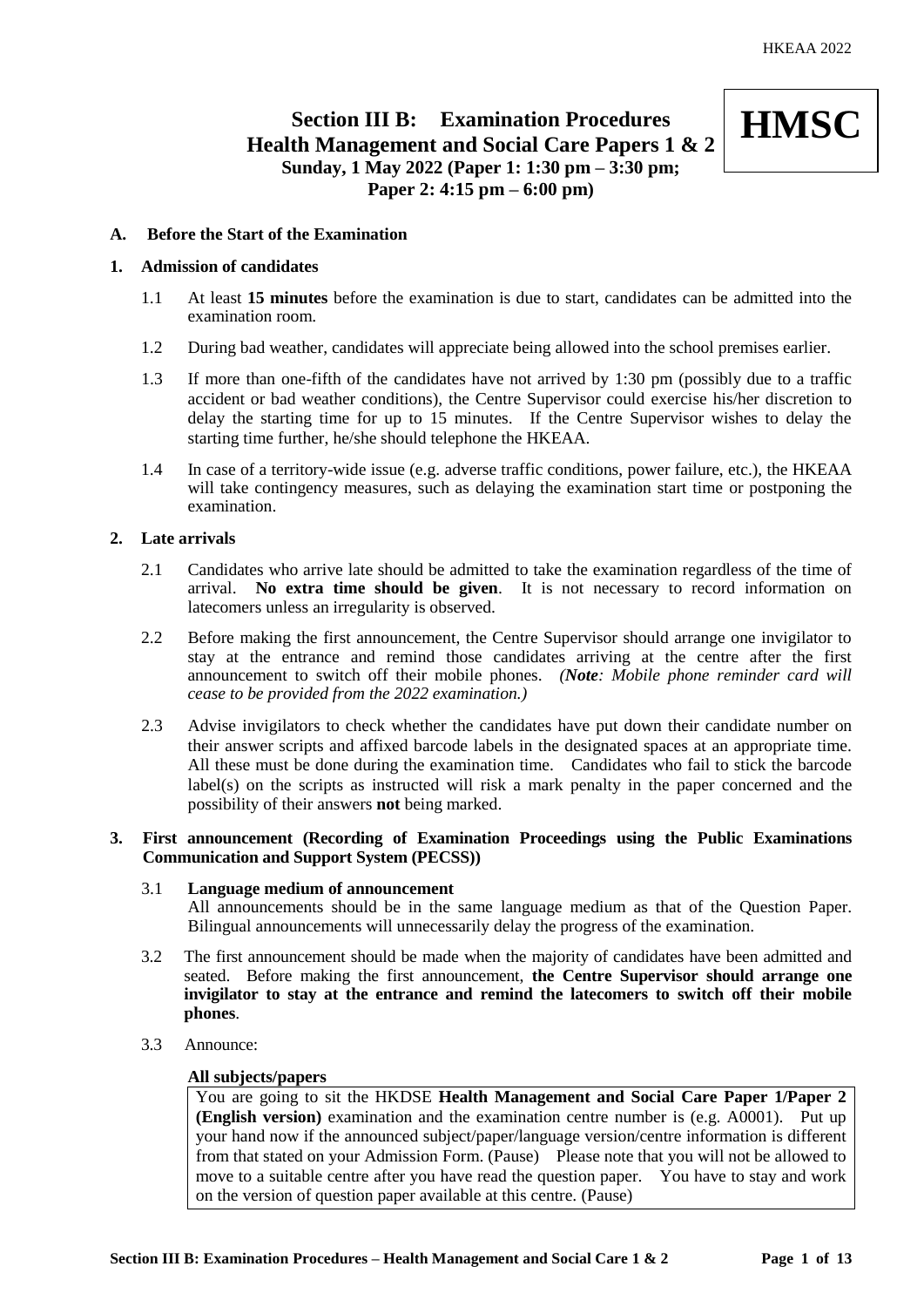The 'Public Examinations Communication & Support System' has been installed at this examination centre. The centre conditions and examination proceedings will be recorded. Only authorised persons of the HKEAA can view, store or handle the recordings. The recordings will be destroyed upon closing of the examination year.

3.4 In case a candidate claims that the subject/paper/language version/centre information announced by the CS is different from that stated on his/her Admission Form, the **CS should arrange an invigilator to distribute the 'Notes for Wrong Centre or Wrong Version Candidates'** (**SR3(Notes) -** see *Specimen 40*) to the candidate concerned and let him/her decide whether or not to remain sitting the examination in this centre. For handling cases of wrong centre/wrong version candidates, please refer to *Section IV paragraphs 15 and 16*.

### **4. Second announcement (Checking of personal belongings)**

Announce:

### **(All subjects/papers)**

Check that you have taken the correct seat according to the seat number as stated on your Admission Form. Place your Admission Form and Identity Card or identification document on the top right-hand corner of your desk and not inside any folder. If you bring a folder, you must put it under your chair. Put up your hand if you have any questions. (Pause)

Put all the stationery you need to use on your desk. If you have brought a pencil case, put it in your bag or under your chair. (Pause)

If you intend to use a calculator during the examination, put the calculator on your desk. Remove the calculator cover/jacket and place it inside your bag or under the chair. Check your calculator now to make sure that no writings or markings have been made on the calculator. (Pause)

If you have brought a mobile phone, take out the phone now. Check to see if it has been switched off. (Pause) If not, switch it off now. You should also ensure that the alarm function of the phone has also been turned off and no sound will be emitted. (Pause for 15 seconds to ensure that candidates are complying with the instructions)

Now place the phone under your chair in a position clearly visible to the invigilators. (Pause)

If you have question paper(s) from previous examination session(s), notes, pieces of paper, books and dictionaries etc., put them in your bag. If you have brought any electronic devices (such as tablet, multimedia player, electronic dictionary, databank watch, smart watch, wireless earphones or other wearable technologies with communication or data storage functions, etc.), or articles that can emit sound, switch them off now (if possible) and put them in your bag or under your chair. (Pause)

Zip up your bag and put it under your chair. Do not leave your bag in the aisle. If you do not have a bag, put your purse and your mobile phone under your chair but bring all your other belongings to the front of the hall and put them … (Please clearly tell the candidates the location which you assign and ask an invigilator to assist).

Please note that if you are found to have any unauthorised materials on your desk or in the drawer of your desk, on your body or in your clothing after the Question Papers have been distributed, or any electronic devices (including mobile phone) switched on during the examination, you will receive a mark penalty, subject downgrading or even be disqualified from the whole examination.

Put up your hand if you have any questions. (Pause)

#### **Note:**

Repeat this announcement nearer the start of the examination if there are a lot of latecomers.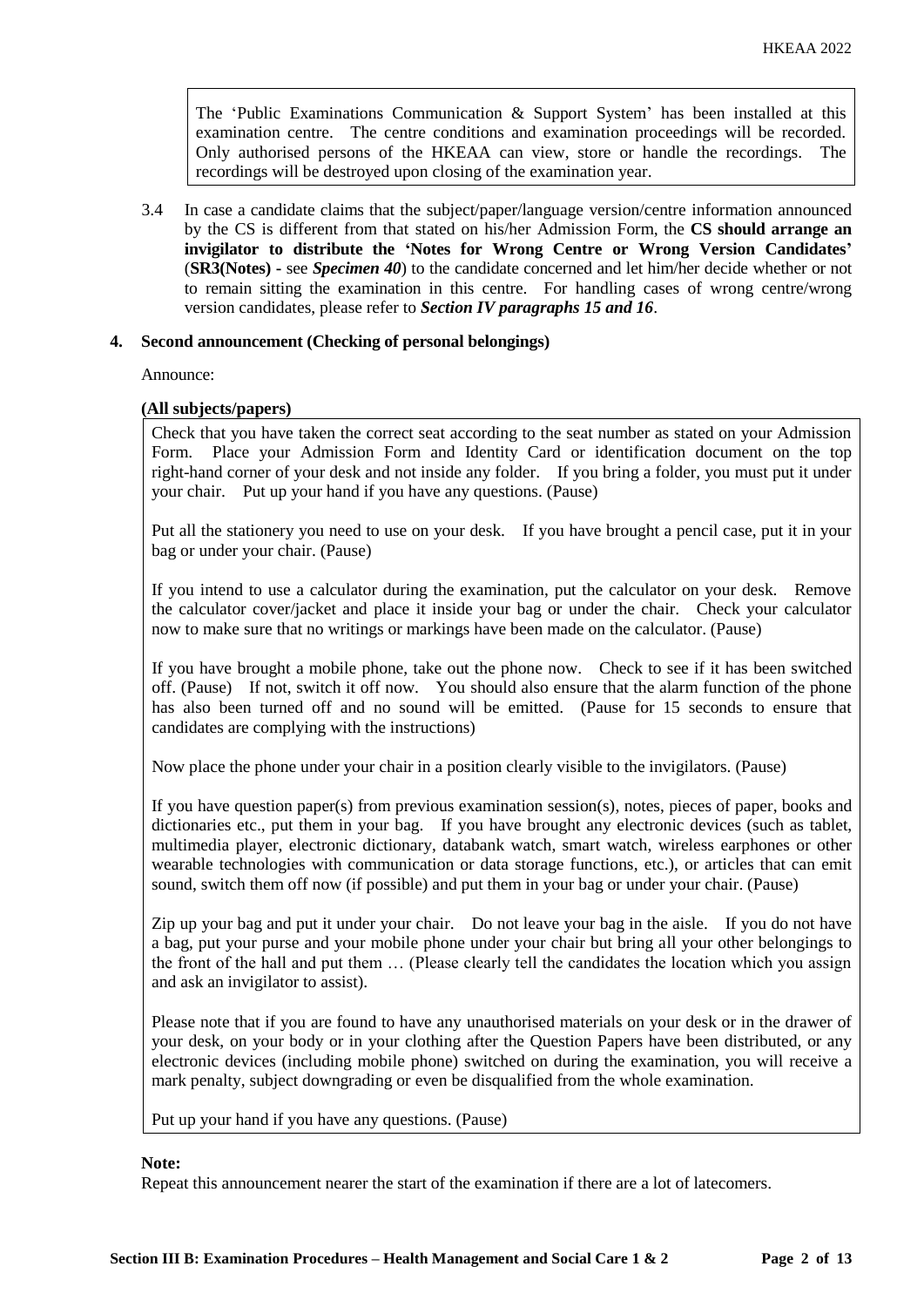The Centre Supervisor should ask the invigilators to check that the candidates follow these instructions. **Before the examination begins, should no mobile phone be found under a candidate's chair, invigilators may ask the candidate concerned if he/she has brought a mobile phone.**

### **5. Third announcement (Checking of barcode labels)**

### **Health Management and Social Care 1**

You should have on your desk a barcode sheet. Put up your hand if you do not. (Pause)

Your English name has been printed on the top of the barcode sheet. Each barcode label on the sheet has been printed with your candidate number, centre number, seat number and the subject/paper name. Please check to make sure that you have been given the correct barcode sheet. Put up your hand if you have any questions. (Pause)

After the start of the examination, you should first write your Candidate Number in the boxes provided on the front cover of the Question-Answer Book. You should copy your Candidate Number from your Admission Form. Moreover, you should stick barcode labels in the designated spaces on the cover and the inner pages of your Question-Answer Book.

If you use a supplementary answer sheet, you should also write your Candidate Number and affix a barcode label in the designated space. Do not fold, scratch or stain the barcode labels.

No extra time will be given to candidates for sticking the barcode labels on after the 'Stop working' announcement.

Each page of the Question-Answer Book and supplementary answer sheet has been printed with a page number. Do not change any of the page numbers or write your answers near them as this might affect the scanning of your script. It should also be noted that answers written in the margins will not be marked.

#### **Health Management and Social Care 2**

You should have on your desk a barcode sheet. Put up your hand if you do not. (Pause)

Your English name has been printed on the top of the barcode sheet. Each barcode label on the sheet has been printed with your candidate number, centre number, seat number and the subject/paper name. Please check to make sure that you have been given the correct barcode sheet. Put up your hand if you have any questions. (Pause)

After the start of the examination, you should first write your Candidate Number in the boxes provided on the front cover of your Question-Answer Book and Answer Book. You should copy your Candidate Number from your Admission Form. Moreover, you should stick barcode labels in the designated spaces on the cover and the inner pages of your Question-Answer Book and Answer Book.

If you use a supplementary answer sheet, you should also write your Candidate Number and affix a barcode label in the designated space. Do not fold, scratch or stain the barcode labels.

No extra time will be given to candidates for sticking the barcode labels on after the 'Stop working' announcement.

Each page of the Question-Answer Book, Answer Book and supplementary answer sheet has been printed with a page number. Do not change any of the page numbers or write your answers near them as this might affect the scanning of your script. It should also be noted that answers written in the margins will not be marked.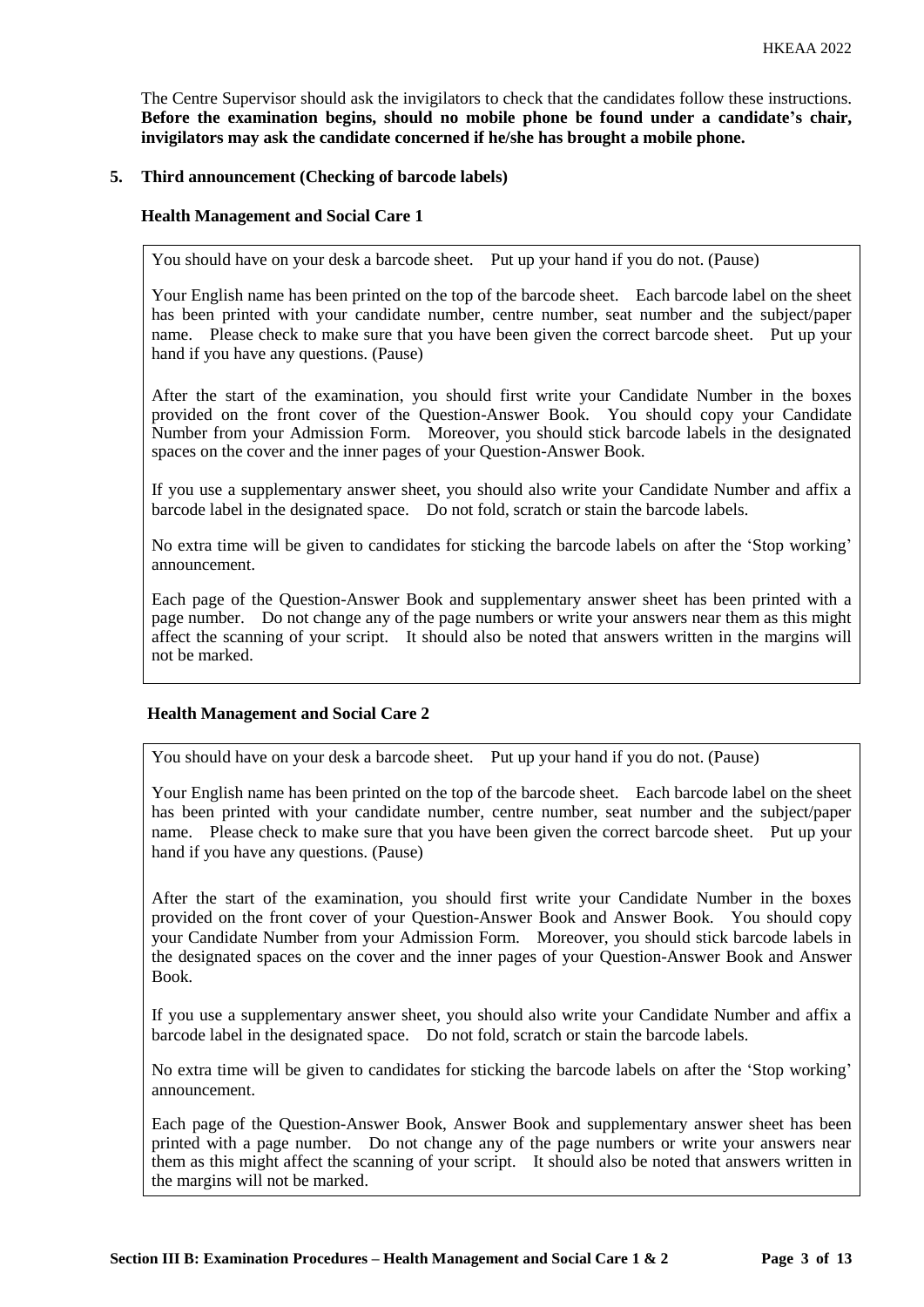# **6. Fourth announcement (Checking of Answer Books)**

### **Health Management and Social Care 1**

This paper does not require any Answer Books. Please proceed to the fifth announcement on distribution of Question-Answer Books (see *paragraph 7*).

#### **Health Management and Social Care 2**

You should have on your desk an Answer Book. Put up your hand if you do not. (Pause)

You should enter the question number on the front cover of the Answer Book and mark the corresponding question number box on each page of the Answer Book and supplementary answer sheets on which you have written any answers. Start each question on a new page.

No extra time will be given to candidates for filling in the question number boxes after the 'Stop working' announcement.

Now, read the Instructions on the cover of the Answer Book. (Pause)

### **7. Fifth announcement (Distribution of Question-Answer Books)**

The Centre Supervisor should check carefully whether the Question-Answer Books are **for the correct session**. The Centre Supervisor should then unseal and **open the packets of Question-Answer Books in front of the invigilators and candidates**. After ensuring that there are sufficient copies for distribution, announce:

### **Health Management and Social Care 1 and 2**

The Question-Answer Book will be distributed now. Make sure you have put away all unauthorised articles; otherwise you will be penalised. (Pause to allow sufficient time, say 10 seconds, for candidates to put away their unauthorised articles)

Do not turn over your Question-Answer Book and do not start writing until you are told to do so.

The Centre Supervisor should then give the Question-Answer Books to the invigilators and instruct them to distribute the papers to the candidates, with **the cover of the Question-Answer Books facing up**.

#### **8. Sixth announcement (Checking of Question-Answer Books)**

#### **Health Management and Social Care 1**

You should have on your desk a Question-Answer Book. Put up your hand if you do not. (Pause)

Now, read the Instructions on the cover of the Question-Answer Book. Do not turn over the Question-Answer Book until you are told to do so. (Pause for 15 seconds)

### **Health Management and Social Care 2**

You should have on your desk a Question-Answer Book and an Answer Book. Put up your hand if you do not. (Pause)

Answers for Section A should be put in the Question-Answer Book and answers for Section B should be put in the Answer Book.

Now, read the Instructions on the cover of the Question-Answer Book. Do not turn over the Question-Answer Book until you are told to do so. (Pause for 15 seconds)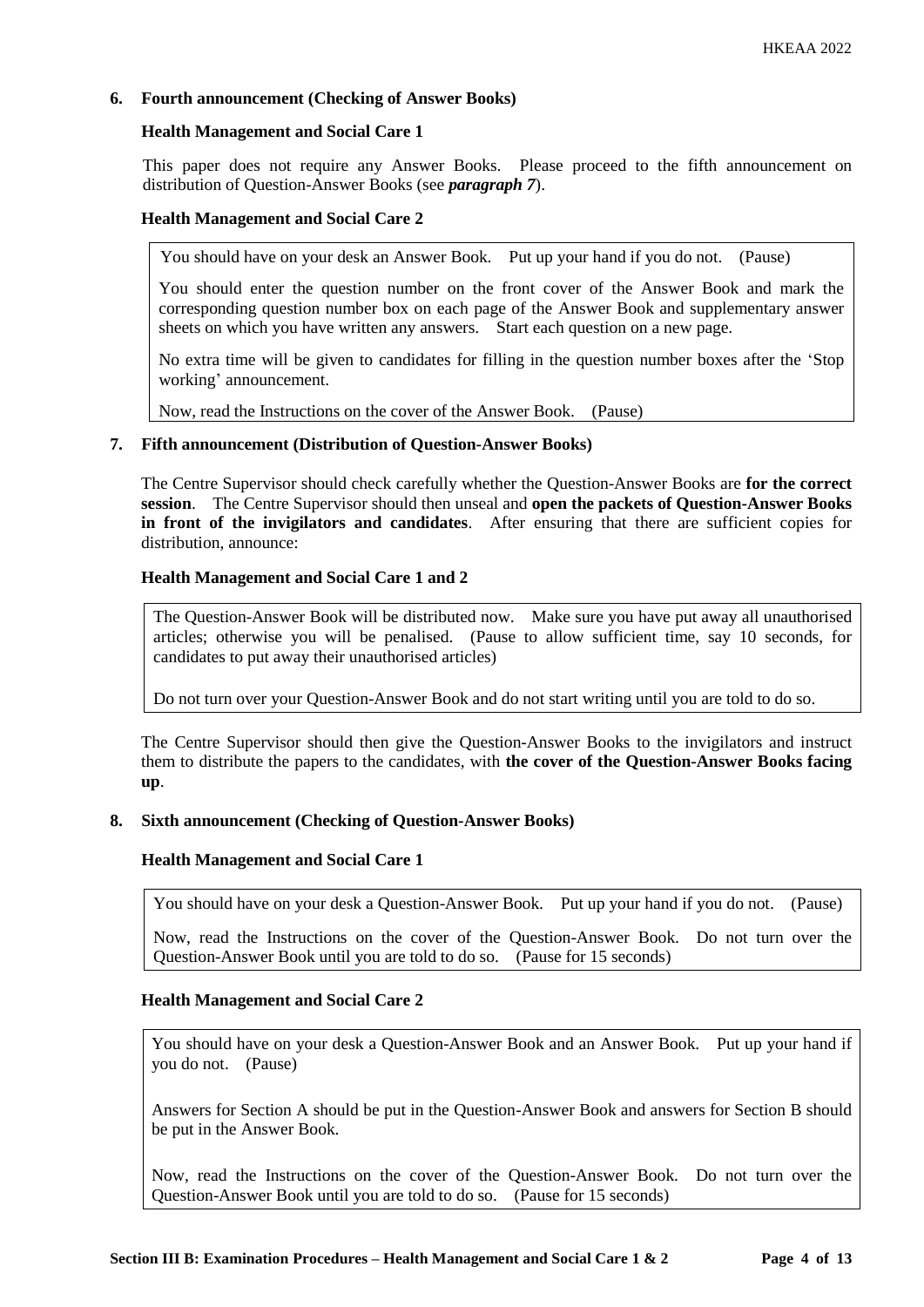# **9. Seventh announcement (Checking of Question Papers and start of the examination)**

9.1 Before the start of the examination, the Centre Supervisor should remind candidates to make sure that they do not have any electronic devices (including mobile phones) switched on or on the body. Then ask the candidates to open the Question-Answer Book to **check the number of pages/questions**. After the start of the examination, candidates should first write their candidate number in the boxes provided on the front cover of their Answer Book/Question-Answer Book and affix barcode labels in the designated spaces on the front cover and the inner pages of the Answer book/Question-Answer Book according to the instructions on the cover. No extra time will be given to candidates for sticking the barcode labels after the 'Stop working' announcement.

# **Health Management and Social Care 1**

Before the examination begins, make sure that you have switched off your mobile phone, including the alarm function, and that you do not have any electronic devices on the body. (Pause to allow sufficient time, say 30 seconds, for candidates to do the final check)

Check your Question-Answer Book to make sure that there are no missing questions. Words like '**End of Paper**' or '**End of Section**' should appear after the last question. (Pause)

# **Close the Question-Answer Book after checking.**

**After the announcement of the start of the examination**, you should first write your Candidate Number in the boxes provided on the front cover of the Question-Answer Book. You should copy your Candidate Number from your Admission Form. You should stick barcode labels in the designated spaces on the cover and the inner pages of your Question-Answer Book according to the Instructions on the cover.

**No extra time will be given** to candidates for sticking barcode labels after the 'Stop working' announcement.

# **Health Management and Social Care 2**

Before the examination begins, make sure that you have switched off your mobile phone, including the alarm function, and that you do not have any electronic devices on the body. (Pause to allow sufficient time, say 30 seconds, for candidates to do the final check)

Check your Question-Answer Book to make sure that there are no missing questions. Words like '**End of Paper**' or '**End of Section**' should appear after the last question. (Pause)

**Close the Question-Answer Book after checking.**

**After the announcement of the start of the examination**, you should first write your Candidate Number in the boxes provided on the front cover of the Question-Answer Book and Answer Book. You should copy your Candidate Number from your Admission Form. You should stick barcode labels in the designated spaces on the cover and the inner pages of your Question-Answer Book and Answer Book according to the Instructions on the cover.

If you need to use supplementary answer sheets, you should write supplementary answers to Section A and Section B on separate supplementary answer sheets.

**No extra time will be given** to candidates for sticking barcode labels or filling in the question number boxes after the 'Stop working' announcement.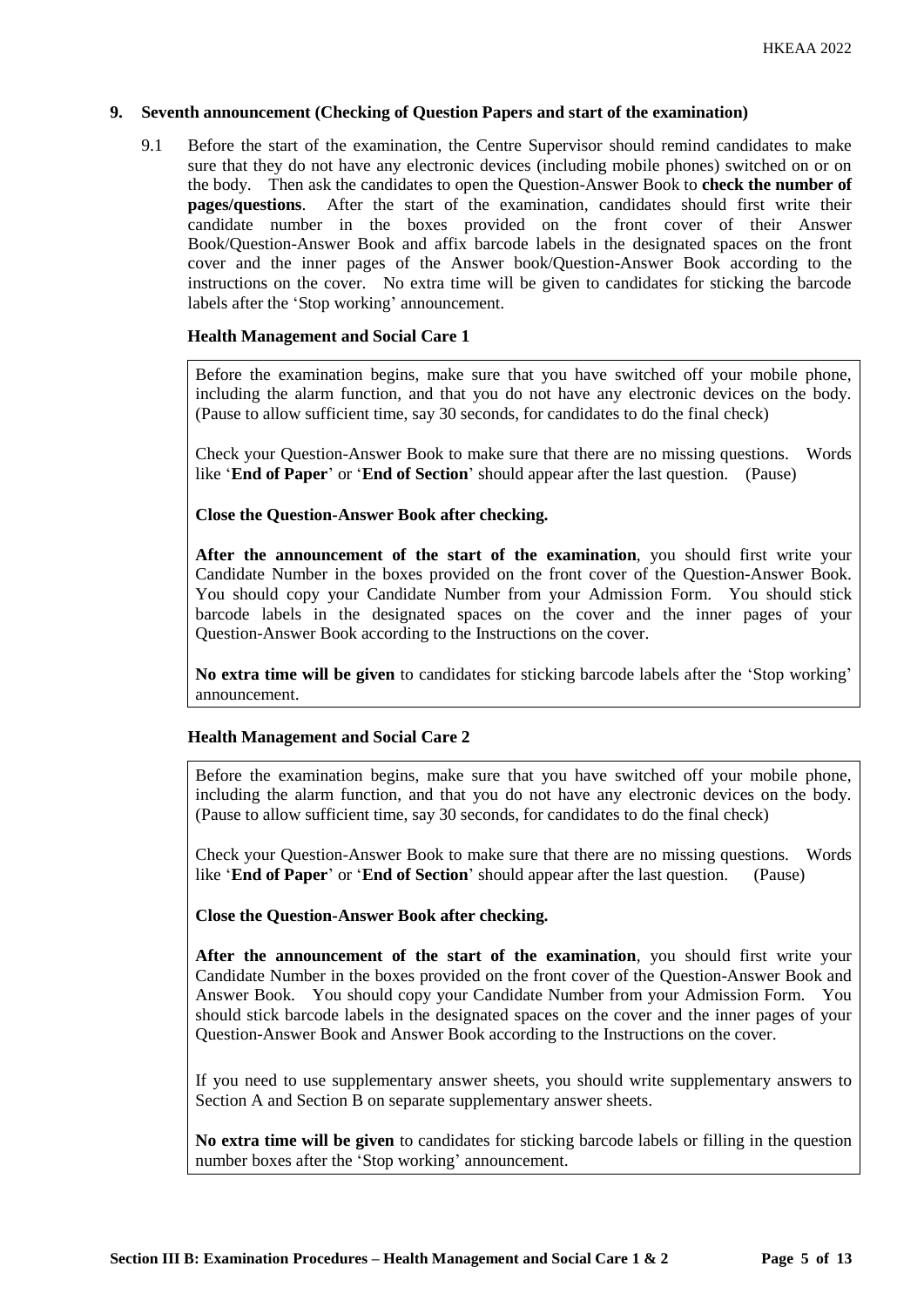- 9.2 The Centre Supervisor should **check if there is any Special Notice** which contains last-minute messages to candidates. The Special Notice, if any, is in a **bright yellow envelope** (see *Specimen 9*). If there is a Special Notice for the session, make an announcement according to the instructions in the Special Notice and write down the contents of the Special Notice on the blackboard for the candidates' reference, particularly the latecomers.
- 9.3 If there are no questions from the candidates, the Centre Supervisor should give the signal to begin by announcing:

**Health Management and Social Care 1 and 2** (leaving early is allowed during the period after the first 30 minutes and before the last 15 minutes)

If you wish to leave early, you should put up your hand to seek an invigilator's permission. Early leavers are not allowed to take away the question papers.

According to the hall clock (my watch), the time is  $\qquad$ . The finishing time is  $\qquad$ . You may now start.

- 9.4 After the 'You may now start' announcement, the Centre Supervisor should write the actual starting time and the correct finishing time on the blackboard for the information of candidates and invigilators.
- 9.5 The Centre Supervisor should avoid the practice of writing up the starting and finishing times in advance, and should do this **only** when the precise times are known. If the hall has a clock visible to the candidates and is functioning properly (see **Notes** below), the Centre Supervisor should time the examination according to this clock. The Centre Supervisor may also refer to the digital timer available on the computer desktop of PECSS. Apart from providing a countdown of the examination time, the timer also provides reminders of the last 15 minutes, last 5 minutes and end of the examination session. The Centre Supervisor must ensure that candidates are given the full amount of time as specified on the Question-Answer Book. **No extra time** should be given to the candidates for reading the questions or for any other reason without specific instructions from the HKEAA.

# **Notes:**

- (1) The Centre Supervisor should check whether the hall clock is functioning properly before the start of the examination. If not, candidates should be reminded not to refer to the clock during the examination.
- (2) If there are two clocks in the hall (say one in the front of the hall and one at the back), the Centre Supervisor should use the one facing the candidates and inform the candidates of the clock he/she is using for timing the examination in order to avoid misunderstanding.
- 9.6 The Centre Supervisor should ensure that all examinations start punctually as scheduled in the timetable. If under special circumstances an examination has to be delayed (due to bad weather or insufficient Question-Answer Books being made available), the Centre Supervisor should ensure that the candidates are given the full amount of time as specified on the Question-Answer Book. **Under no circumstances should an examination start before the scheduled time.**
- 9.7 Write the actual starting time and finishing time at the end of the session in the spaces provided on the Sessional Report (for elective subjects) (See *Specimen 20C*).

# **B. Procedures after the Start of the Examination**

#### **10. Checking the Admission Forms and Identification Documents**

Please refer to *Section III A paragraph 3* for details.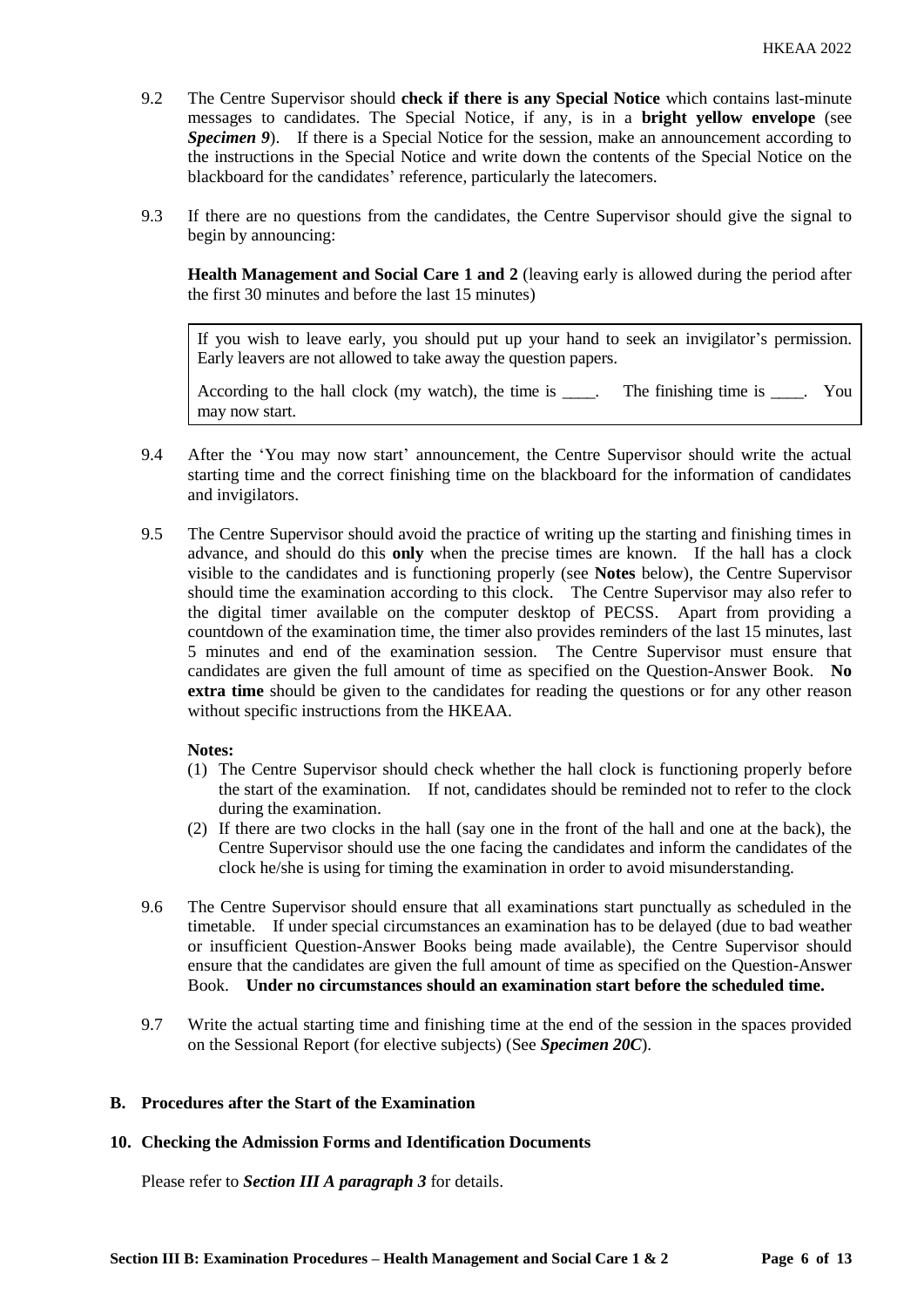### **11. Taking of Candidates' Attendance**

Please refer to *Section III A paragraph 4* for details.

### **12. Collecting Question Papers and answer books from vacant seats**

12.1 **30 minutes** after the start of the examination, ask the invigilators to collect the Answer Book/Question-Answer Book/barcode sheet from each vacant seat and return them to the Centre Supervisor. The Centre Supervisor is advised to put the blank Answer Books/Question-Answer Books inside a designated box/plastic bag to avoid mixing them up with the candidates' scripts to be collected at the end of the examination.

The Centre Supervisor should ask the invigilators to select 'Recording Absentees' from the Main Menu of their barcode scanner, scan the barcode sheets of the absentees, and upload the absentees' records to the ASTS programme before the absentees' barcode sheets are put inside the barcode sheet envelope (see *Specimen 30B*).

- 12.2 The school can retain the surplus Question Papers (including Question-Answer Books).
- 12.3 In the case of a candidate **requesting to have another Answer Book/Question-Answer Book**, the request should not normally be accepted. Supplementary answer sheets should be supplied.

### **13. Early leavers**

- 13.1 Early leave is not allowed for the Listening papers and Multiple-Choice papers (i.e. Music Paper 1/Mathematics Compulsory Part Paper 2/Economics Paper 1).
- 13.2 For other subjects/papers, candidates may leave the examination room after the first 30 minutes of the session to 15 minutes before the end of the session. Candidates wishing to leave during the permitted time must raise their hand to summon an invigilator. Before a candidate is given permission to leave, the invigilator should ensure that (1) the candidate number has been put down and barcode labels have been affixed in the designated spaces of the answer script even if no attempt has been made to answer any questions; and (2) the question number box on each page of the answer script has been marked. **Early leavers are not allowed to take away the Question Papers.**
- 13.3 The Centre Supervisor should report in detail (time of the incident, circumstances, etc.) any candidate who has left the examination room without permission or who has taken away the Question Paper on Report Form SR4g (see *Specimen 23A*).
- 13.4 If a candidate claims to be sick and wishes to leave outside the permitted time, he/she should state his/her reasons on Report Form SR4g for follow up by the HKEAA. He/she has to write his/her name and address in the space provided on the form. Please complete the attendance taking for the candidate and follow the script collection procedures as described in *paragraph 13.2* before letting the candidate leave.
- 13.5 The Question Papers and answer scripts of early leavers should be left on the candidates' desks. **The answer scripts should be collected at the end of the session together with those of other candidates** and placed in the appropriate script envelope while the Question Papers can be treated as ordinary surplus Question Papers which can be kept by the school.

### **14. Questions raised by candidates**

Please refer to *Section III A paragraph 5* for details.

#### **15. Toilet arrangements**

Please refer to *Section III A paragraph 6* for details.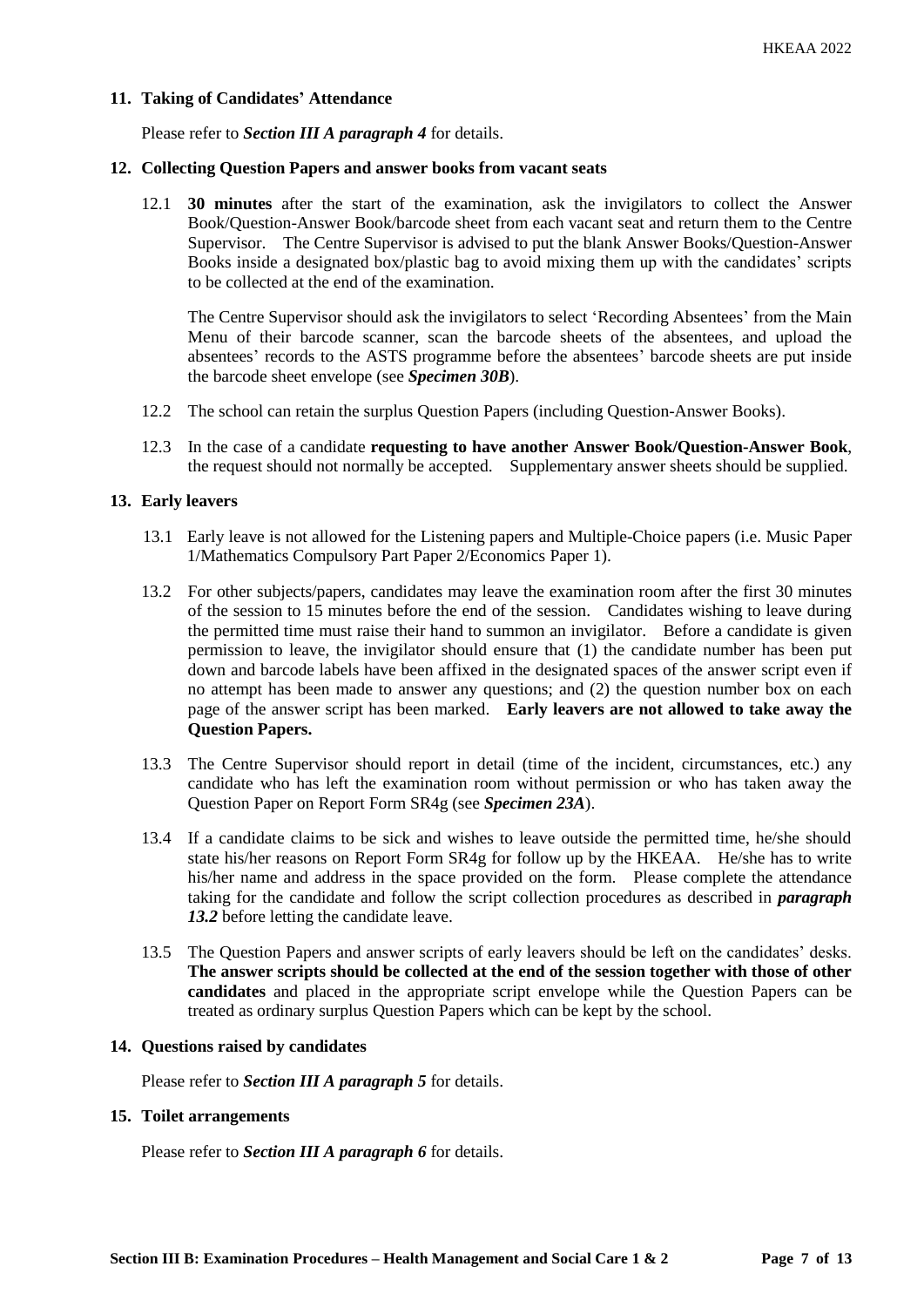### **C. Report Forms**

# **16. If the Centre Supervisor wishes to make a report about the conduct of the examination, he/she can use the following report forms:**

- Form SR1 Candidates without Admission Form/Identification Document
- Form SR3 ― Candidates Attended the Wrong Examination Centre/Subject/Paper/Module/ Language Version not on Admission Form
- Form SR4g Examination Irregularities (cheating/insufficient papers/candidates' disobeying the 'Stop working' instructions, etc.)
- Form SR4b ― Examination Irregularities (Barcodes)
- Form SR4c Examination Irregularities (Calculators)<br>Form SR4p Examination Irregularities (Mobile
- Form  $SR4p$  Examination Irregularities (Mobile Phones/Electronic Devices/Sounding Devices)
- Form SR4t Candidates Going to the Toilet<br>• Form SR4i Examination Irregularities (Invi
- Examination Irregularities (Invigilators)
- Sessional Report (for elective subjects)

### **D. End of Examination**

#### **17. Eighth announcement (Reminding candidates of the time left)**

17.1 15 minutes before the end of the session, the Centre Supervisor should announce:

### **Health Management and Social Care 1**

You have 15 minutes left. You are not allowed to leave the examination room until you are told to do so.

Make sure you have written your Candidate Number and stuck barcode labels in the designated spaces of the Question-Answer Book.

No extra time will be given to candidates for sticking the barcode labels after the 'Stop working' announcement.

#### **Health Management and Social Care 2**

You have 15 minutes left. You are not allowed to leave the examination room until you are told to do so.

Make sure you have written your Candidate Number and stuck barcode labels in the designated spaces of the Question-Answer Book and Answer Book. Also, make sure you have marked the appropriate question number in the question number box on each page and on the cover of the Answer Book; otherwise the markers may not know which questions you have answered.

No extra time will be given to candidates for sticking the barcode labels or filling in the question number boxes after the 'Stop working' announcement.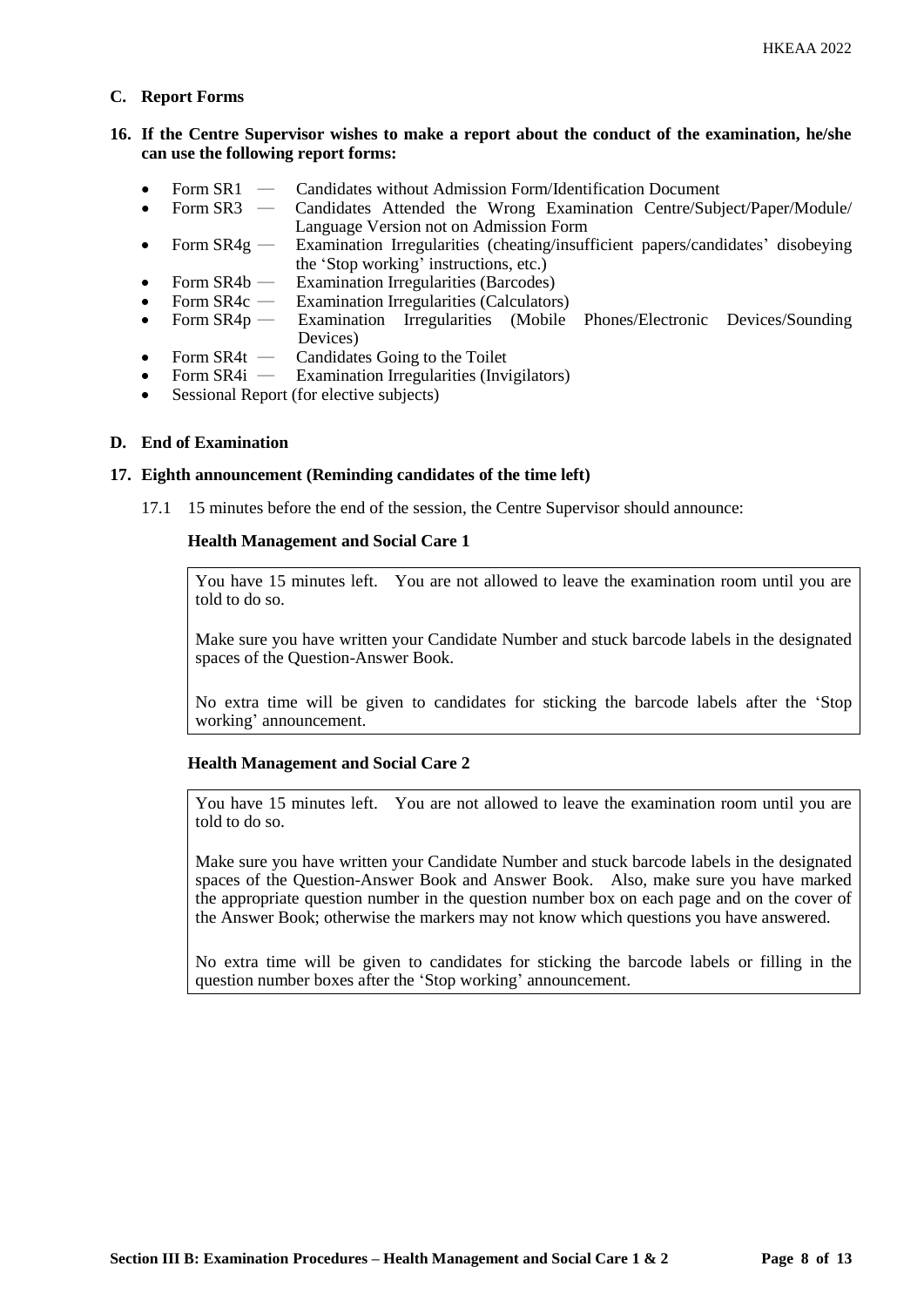17.2 5 minutes before the end of the session, the Centre Supervisor should announce:

# **Health Management and Social Care 1**

You have 5 minutes left. Make sure you have written your Candidate Number and stuck barcode labels in the designated spaces on the Question-Answer Book and all supplementary answer sheets.

**Remember to enter the question number and mark the question number box on all appropriate pages.** 

Cross out all unwanted materials. You will *NOT* be allowed to work on your Question-Answer Book and supplementary answer sheets including affixing barcode labels, using an eraser, filling in question numbers or holding any stationery after the 'Stop working' announcement.

### **Health Management and Social Care 2**

You have 5 minutes left. Make sure you have written your Candidate Number and stuck barcode labels in the designated spaces on the Question-Answer Book, Answer Book and all supplementary answer sheets.

### **Remember to enter the question number and mark the question number box on all appropriate pages.**

Cross out all unwanted materials. You will *NOT* be allowed to work on your Answer Book, Question-Answer Book and supplementary answer sheets including affixing barcode labels, using an eraser, filling in question numbers or holding any stationery after the 'Stop working' announcement.

#### **18. Ninth announcement ('Stop working' instruction)**

18.1 When time is up, announce:

#### **Health Management and Social Care 1**

The time now is \_\_\_\_\_. Time is up. Stop working. Put down all your stationery. **(Pause for 10 seconds to ensure that all candidates are complying with the instructions^)**

Do not pack your personal belongings until you are told to do so. Close your Question-Answer Book. You must not work on your answers or affix barcode labels now, otherwise you will receive a mark penalty. (Pause)

If you have supplementary answer sheets, tie them in your Question-Answer Book with the piece of string provided. Put your Question-Answer Book next to the unused barcode labels. They will be collected separately.

Make sure that your Admission Form and identification document do not get included in your answer script.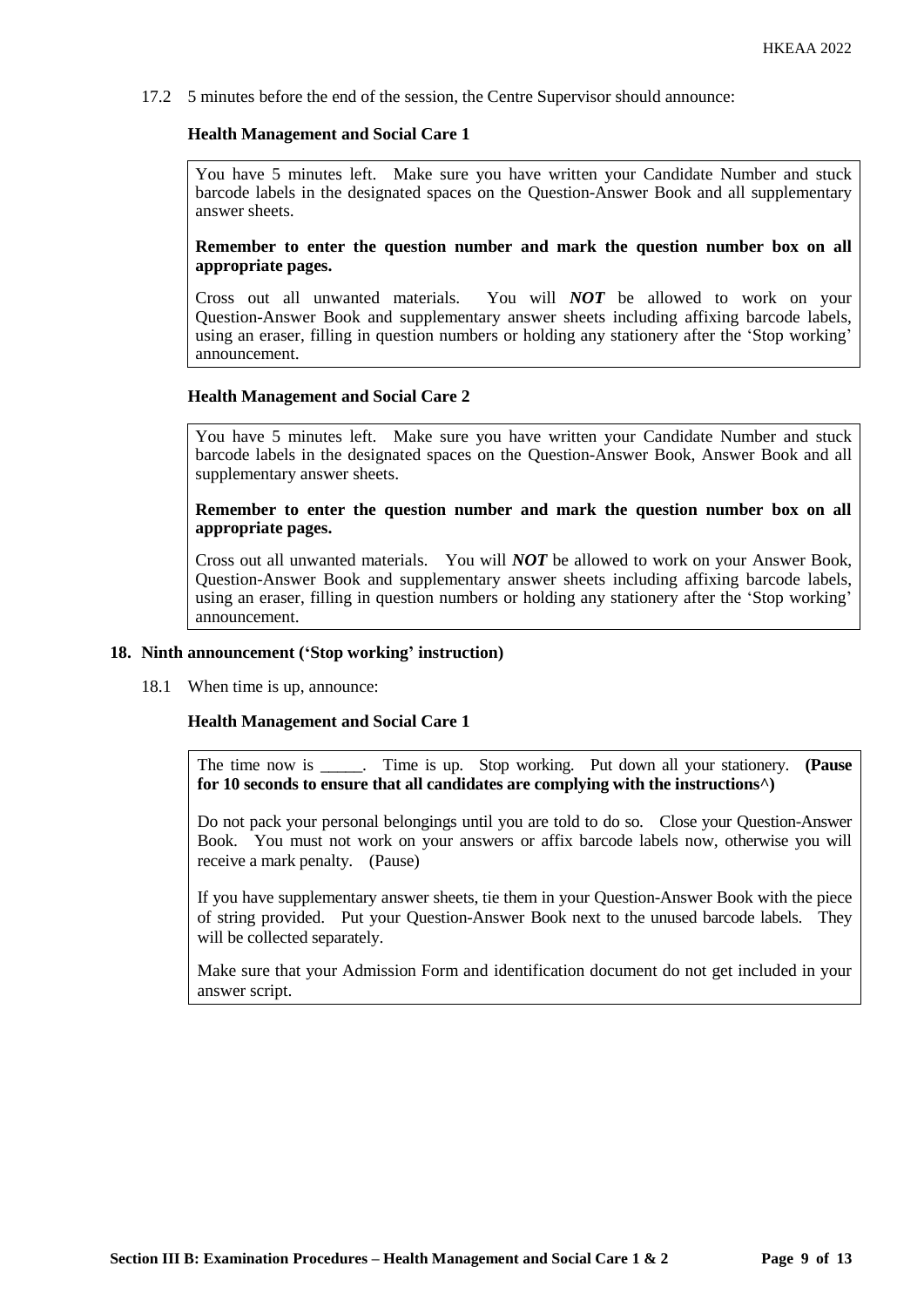# **Health Management and Social Care 2**

The time now is \_\_\_\_\_. Time is up. Stop working. Put down all your stationery. **(Pause for 10 seconds to ensure that all candidates are complying with the instructions^)**

Do not pack your personal belongings until you are told to do so. Close your Question-Answer Book and Answer Book. You must not work on your answers or affix barcode labels now, otherwise you will receive a mark penalty. (Pause)

The Question-Answer Book and Answer Book will be collected separately. If you have used supplementary answer sheets, tie them inside the Section A Question-Answer Book or the Section B Answer Book with string accordingly. Put your Question-Answer Book and Answer Book next to the unused barcode labels. They will all be collected separately.

Make sure that your Admission Form and identification document do not get included in your answer script.

- **^** During the 10-second pause after *'Put down all your stationery'* is announced, the Centre Supervisor should stay on the stage to ensure that the candidates follow the instructions and invigilators should check if any candidates are still working on their answer scripts (including writing, erasing/crossing out answers, holding any stationery, affixing barcode labels or filling in question numbers).
- 18.2 For handling cases of candidates disobeying the 'Stop working' instruction, please refer to *Section IV paragraph 19*.

#### **19. Tenth announcement (Collection of answer scripts)**

- **NOTE**: **With the exception of Combined Science (Biology) Section A, Combined Science (Chemistry) Section A and Combined Science (Physics) Section A**, the Question Papers of other subjects (including multiple-choice question papers) need **NOT** be collected.
- 19.1 The Centre Supervisor should announce:

#### **Health Management and Social Care 1**

Your Question-Answer Book will be collected now. Stay in your seat quietly until you are told to leave.

While collecting the answer scripts, if you are found not having stuck a barcode label on the cover of the Question-Answer Book, to facilitate scanning, the invigilator will let you stick the label on the cover under supervision. You are required to complete a report form before leaving the examination room.

### **Health Management and Social Care 2**

Your Question-Answer Book and Answer Book will be collected now. Stay in your seat quietly until you are told to leave.

While collecting the answer scripts, if you are found not having stuck a barcode label on the cover of the Question-Answer Book or Answer Book, to facilitate scanning, the invigilator will let you stick the label on the cover under supervision. You are required to complete a report form before leaving the examination room.

19.2 The Centre Supervisor should assign the invigilators to collect separately the answer scripts, the rough-work sheets and the barcode sheets (with/without remaining barcode labels), etc.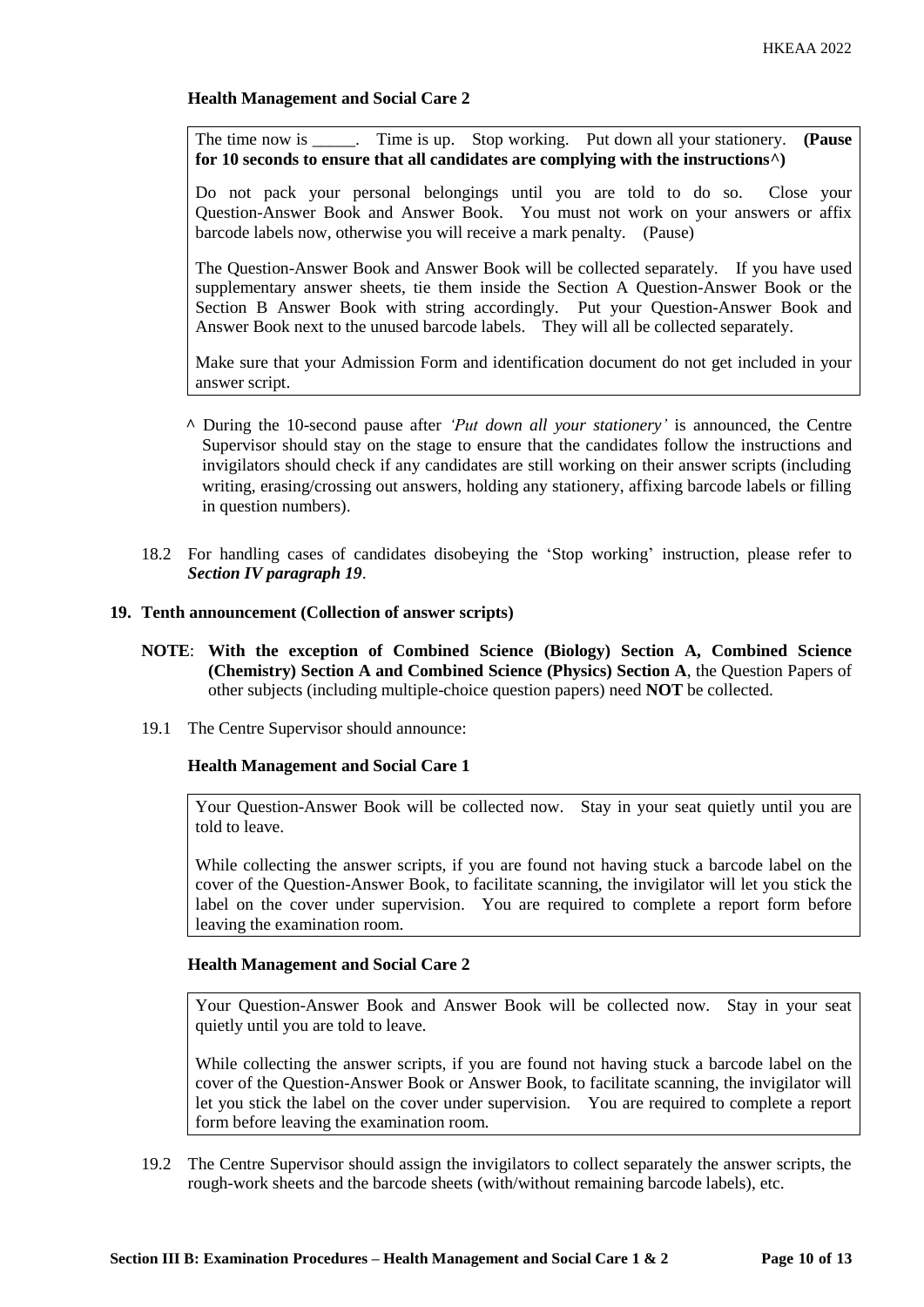- 19.3 While collecting the Answer Books/Question-Answer Books, if an invigilator discovers that **a candidate has not put down his/her candidate number on the cover of his/her Answer Book/Question-Answer Book, the candidate can be allowed to write his/her candidate number on the cover only under the supervision of the invigilator. However, the candidate should not be allowed to fill in the question number boxes.**
- 19.4 While collecting the Answer Books/Question-Answer Books, if an invigilator discovers that **a candidate has not stuck any barcode labels on the cover of an Answer Book/Question-Answer Book, to facilitate scanning, the candidate should be asked to stick the barcode label on that cover under the supervision of the invigilator. A report must be made on Report Form SR4b. The candidate should be asked to sign the report form.**

#### **20. Checking of answer scripts collected**

- 20.1 The answer scripts should be collected in candidate number order, with the smallest candidate number on top.
- 20.2 Ask the invigilators to scan the barcode labels on the scripts, including those using spare barcode labels. After scanning all answer scripts, invigilators should place the barcode scanners on the cradle for data transmission.
- 20.3 **The Centre Supervisor should check the 'Summary Report' and the 'Discrepancy Report' in the ASTS programme to ensure that the number of candidates present tallies with the number of collected scripts.** If there is a discrepancy between the attendance records and the scripts' records, the relevant information will be shown in the 'Discrepancy Report' in the ASTS programme. The Centre Supervisor should investigate the irregularities immediately. Please refer to the 'ASTS User Guide' where necessary.
- 20.4 If, at the time of scanning the barcode labels on the scripts, an invigilator discovers that a candidate has not stuck any barcode label on the cover of an Answer Book/Question-Answer book, the Answer Book/Question-Answer Book need not be scanned. The matter must be reported to the CS immediately and recorded on Report Form SR4b. The case will be shown in the 'Discrepancy Report' of the ASTS programme.

The Centre Supervisor should, under the page of 'Answer Script', select the relevant candidate and click 'Edit' manually to update the script record. The candidate's script record should be updated as follows:

- (i) from '0/1' to ' $\checkmark$ ' (for examinations using 1 answer book)
- (ii) from '1/2' to ' $\checkmark$ ' (for examinations using 2 answer books and 1 answer book has been scanned while the other cannot be scanned)
- (iii) from '0/2' to ' $\checkmark$ ' (for examinations using 2 answer books and both answer books cannot be scanned).

The completed Report Form SR4b and the Answer Book/Question-Answer Book should be placed in the **Envelope for Special Reports & Related Scripts/Answer Sheets**.

20.5 The Centre Supervisor should put down the total number of scripts collected in the appropriate spaces on the Sessional Report (for elective subjects).

### **21. Eleventh announcement (Dismissal of candidates)**

21.1 On completion of the collection and checking of all answer scripts, the Centre Supervisor should announce: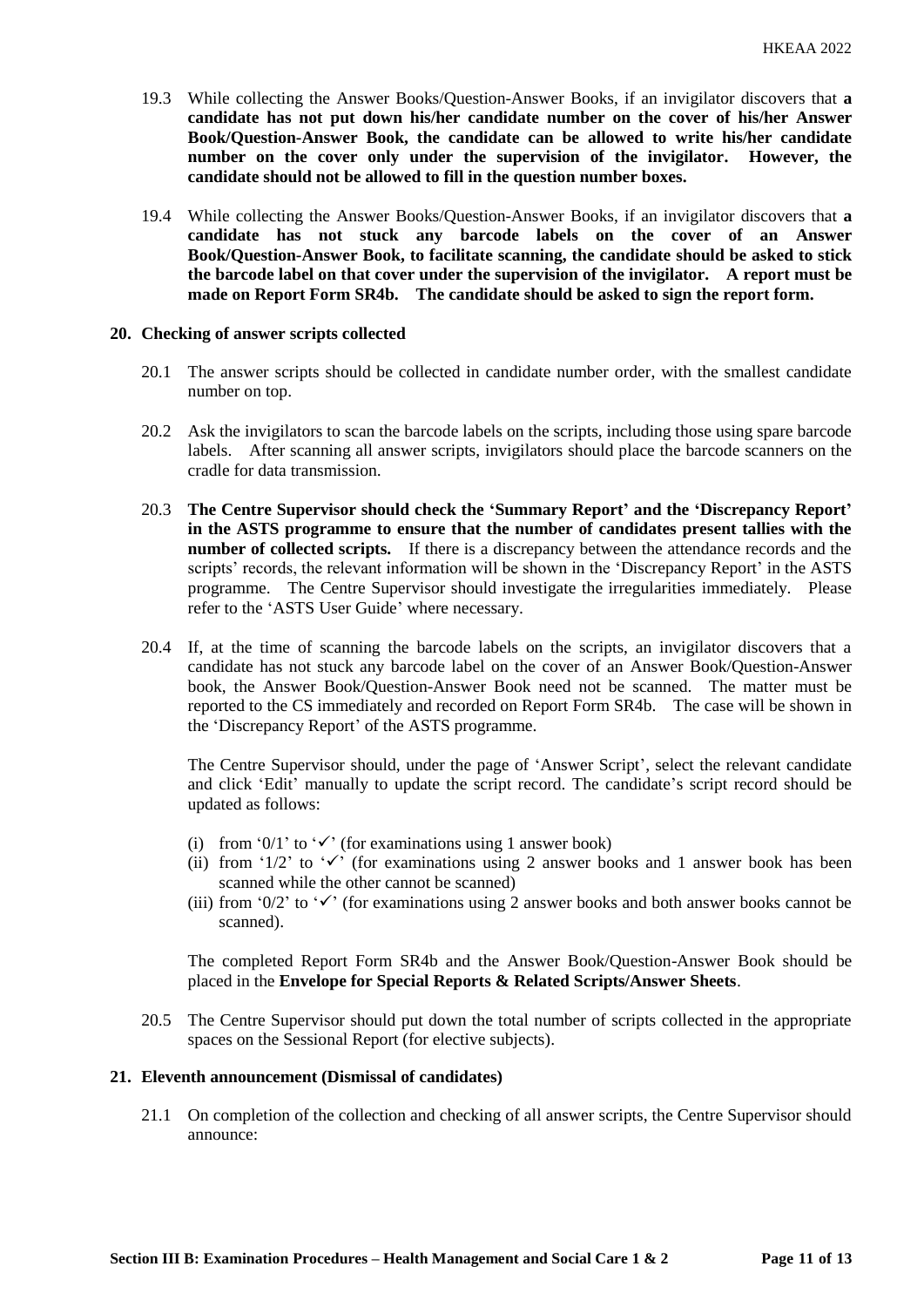# **Health Management and Social Care 1**

The Paper 2 examination of this subject will be held at \_\_\_\_\_\_. Please come back 15 minutes before the start of the examination. You may now pack your personal belongings. Make sure you have your Admission Form, identification document and other personal belongings. (Pause) You may now leave.

# **Health Management and Social Care 2**

You may now pack your personal belongings. Make sure you have your Admission Form, identification document and other personal belongings. (Pause) You may now leave.

21.2 In the case of a candidate reporting any irregularity concerning the examination (e.g. reports a mistake in the use of answer books), the Centre Supervisor should record the details of the irregularity (such as whether the case was reported before or after the dismissal of candidates) on Report Form SR4g so that follow-up action can be taken by the HKEAA (see *Section IV paragraph 20* on candidates using wrong answer books).

# **22. Completing the Sessional Report (for elective subjects)**

The Sessional Report (for elective subjects) should be completed by the Centre Supervisor and two invigilators (including one invigilator not provided by the centre school). This report need not be returned daily. It should be returned to the Scripts Collection Centre after the very last HKDSE examination session in the centre.

# **23. Packing of scripts and examination materials**

23.1 The Centre Supervisor should refer to the Script Envelope Summary (see *Specimen 26B*) for the number of pre-printed script envelopes provided to the centre. The answer scripts should be placed in the appropriate script envelopes (see *Specimen 26A*) in candidate number order according to the candidate number ranges printed on the script envelope labels. The number of scripts inside should be written on each of the envelopes. Each envelope should be sealed with a piece of Security Adhesive Tape. The Centre Supervisor and one invigilator should then sign on the flap of the envelope across the tape (see *Specimen 27*). The envelopes must be tied with a piece of string for carrying purposes.

# 23.2 **Items to be placed in the normal script envelopes:**

# **Scripts/answer sheets of**

- (1) candidates who are present (including latecomers, early leavers and additional candidates);
- (2) candidates who cannot produce their Admission Forms but can produce their identification documents and the candidate numbers claimed can be verified;
- (3) candidates whose Admission Forms do not bear their photographs and who cannot produce their identification documents but their personalised barcode sheets can be found at the centre;
- (4) candidates who have disobeyed the 'Stop working' instruction;
- (5) candidates whose calculators do not have the 'H.K.E.A.A. APPROVED' or 'H.K.E.A. APPROVED' label but the calculators are on the Permitted List.